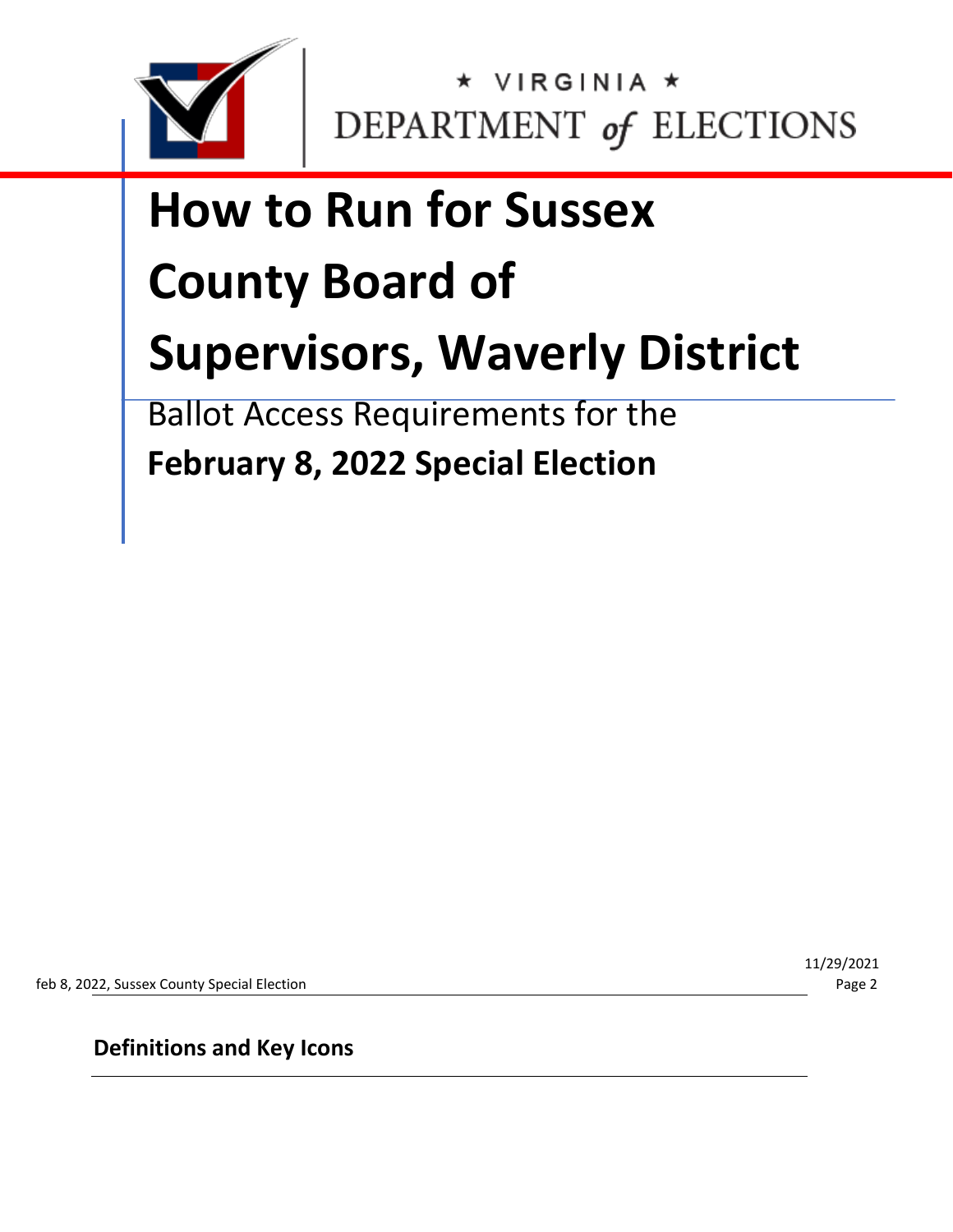**Political party** – an organization that, at either of the two preceding statewide general elections, received at least 10 percent of the total vote cast for any statewide office filled in that election (currently only Democratic and Republican)

**Non-primary party candidate** – an individual who is seeking the nomination of a political party by a  $\blacksquare$  means other than a primary; speak with the party

**Independent** – an individual who is seeking to run in General Election without the nomination from the Republican or Democratic party (may include a recognized party or no party)

**Qualified voter** – a person who is entitled to vote under the Virginia Constitution and is properly registered to vote (*see* [definition here\)](https://law.lis.virginia.gov/vacode/title24.2/chapter1/section24.2-101/)

**Va. Code** – Virginia Code

**VAC** – Virginia Administrative Code

**Writ of election** – a legal document issued by a judge ordering an election

**[COMET](https://cf.elections.virginia.gov/Account/LogOn?ReturnUrl=%2f)** [–](https://cf.elections.virginia.gov/Account/LogOn?ReturnUrl=%2f) Database for candidates to file, and the Department of Elections to track, campaign finance

- Notes where to find information in the Code of Virginia or Virginia Administrative Code.
- Indicates beginning and/or ending deadlines for filing documents.
	- Indicates information on where to file documents.
- 

- Indicates additional information that may be helpful.

> 11/29/202 1 Page 3

## **How candidates get on the ballot in Virginia**

**Follow these instructions to get on the ballot for the Sussex County Board of Supervisors Special Election in Waverly District on February 8, 2022.**

**Do you fulfill the basic qualifications to be a candidate?**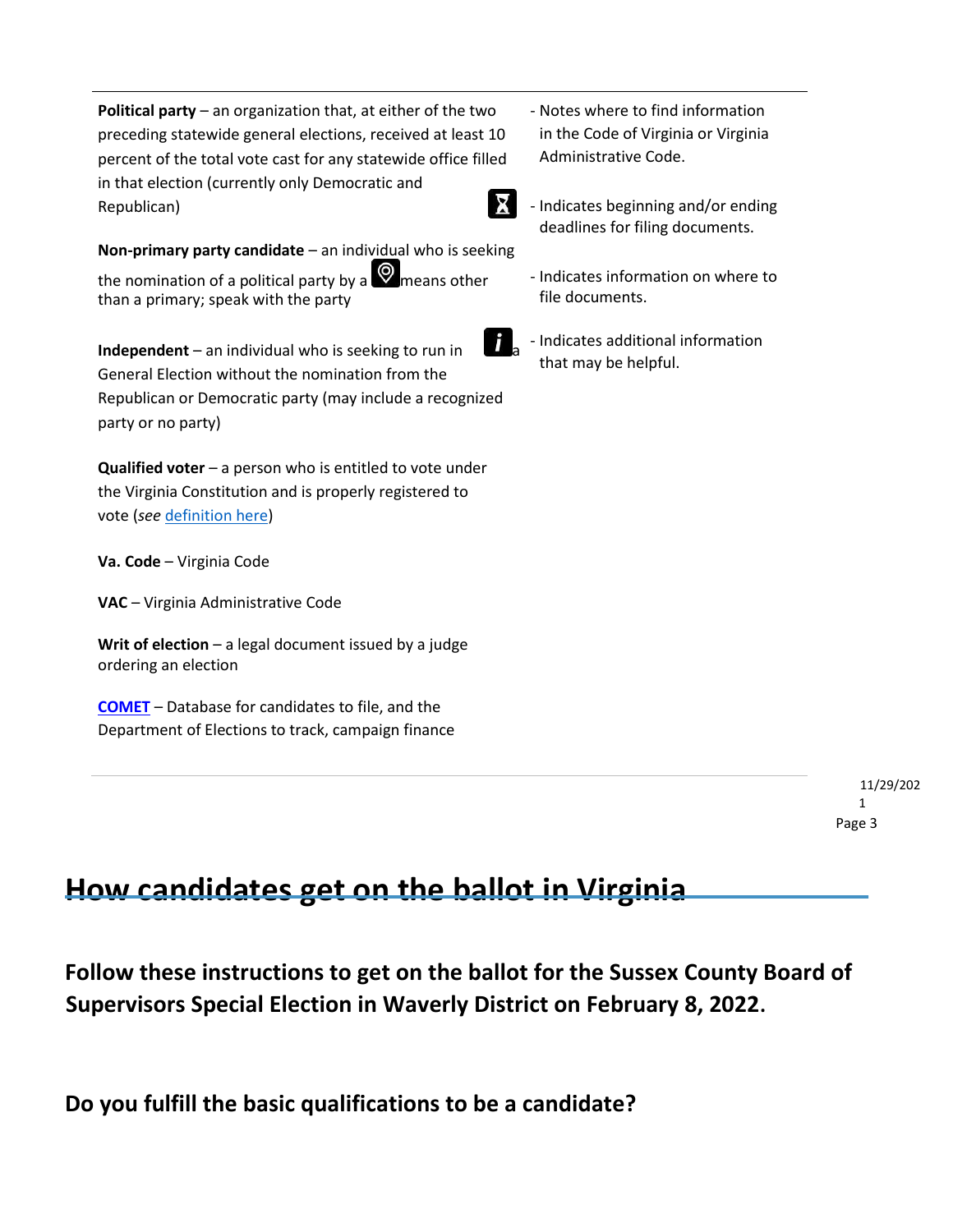#### feb 8, 2022, Sussex County Special Election

- $\Box$  You have been a resident of Virginia for one year immediately preceding the election.
- ☐ You are a resident of Sussex County, Virginia.
- ☐ You are registered to vote in Sussex County, Virginia.

February 8, 2021 Sussex County Special **Page 4** and 2011 12:30 February 8, 2021 Sussex County Special Elections

## **What, when, and where do I file?**

This table is a summary. Find more information below.

11/29/202 1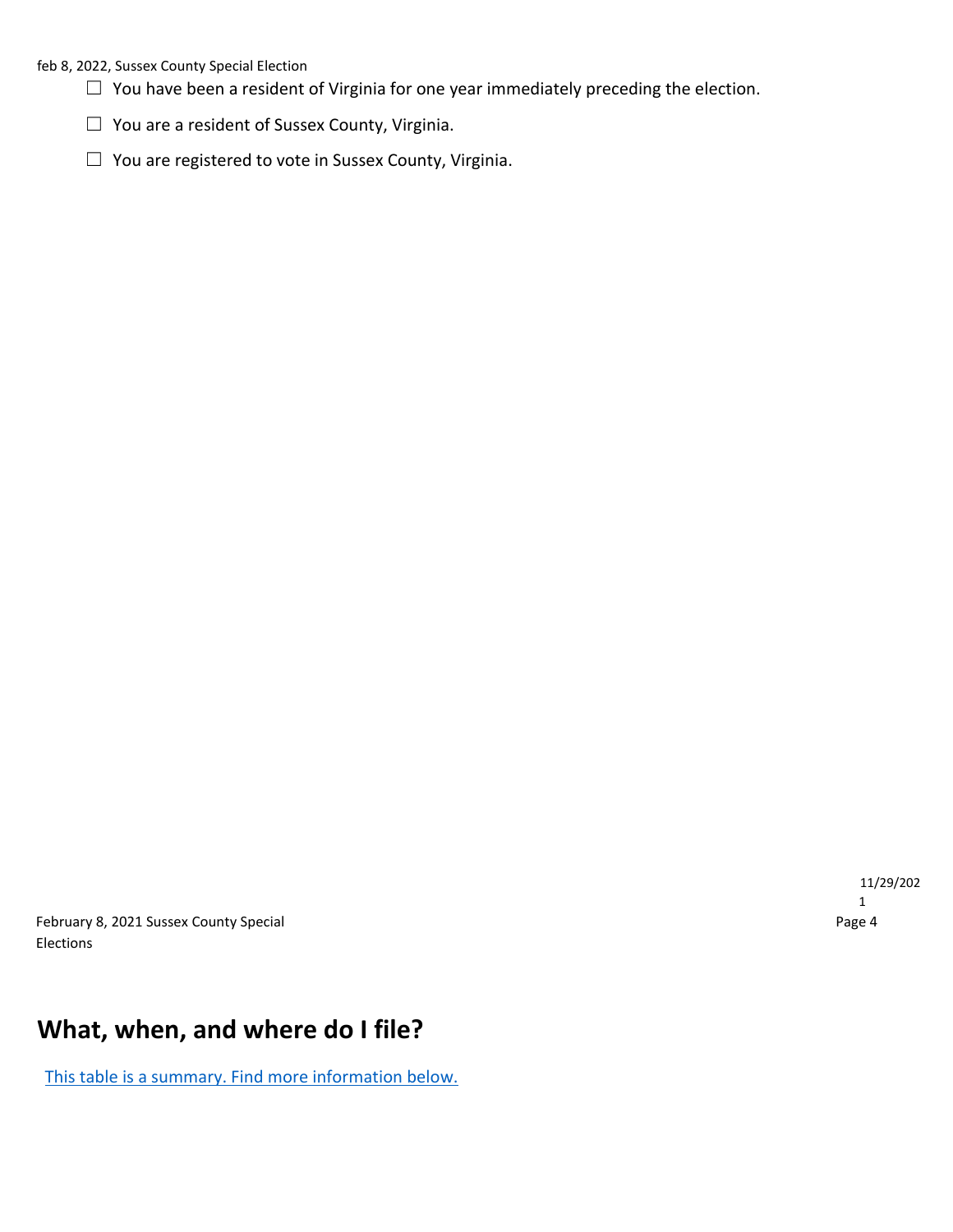|              | What do I need to file?                                                          | <b>Notes or</b><br>other<br>information                                            | Where do I file<br>this form?                                              | When does filing<br>open?                                                         | What is the deadline<br>to file? |
|--------------|----------------------------------------------------------------------------------|------------------------------------------------------------------------------------|----------------------------------------------------------------------------|-----------------------------------------------------------------------------------|----------------------------------|
| $\mathbf{1}$ | <b>Certificate of Candidate</b><br><b>Qualification - Local</b><br><b>Office</b> |                                                                                    | <b>Sussex County</b><br>General<br>Registrar                               | Non-primary party and<br>independent<br>candidates:<br>Wednesday,<br>November 24, | Friday, December 10,<br>2022     |
|              | §§ 24.2-501 or 24.2-503<br><b>SBE Policy 2019-001</b>                            |                                                                                    | Postmarked by<br>deadline if sent<br>registered or<br>certified USPS mail. | 2021.                                                                             |                                  |
| $\mathbf{2}$ | <b>Statement of Economic</b><br><b>Interest - Local Office</b>                   | Only applies to<br>certain<br>candidates<br>(review page<br>7).                    | <b>Sussex County</b><br>General<br>Registrar                               | Non-primary party<br>and independent<br>candidates:<br>Wednesday,<br>November 24, | Friday, December 10,<br>2022     |
|              | §§ 24.2-502 and 24.2503<br><b>SBE Policy 2019-001</b>                            |                                                                                    | Postmarked by<br>deadline if sent<br>registered or<br>certified USPS mail. | 2021.                                                                             |                                  |
| 3a           | <b>Declaration of Candidacy</b>                                                  | Submit with the<br>Petitions of<br><b>Qualified Voters</b><br>$(3b)$ .             | <b>Sussex</b><br><b>County General</b><br>Registrar                        | Independent<br>candidates:<br>Wednesday,<br>November 24,<br>2021.                 | Friday, December 10,<br>2022     |
|              | §§ 24.2-505, 24.2-507,<br>24.2-520, and 24.2-522<br><b>SBE Policy 2019-001</b>   | <b>Non-primary</b><br>party candidates<br>do not need to<br>file this<br>document. |                                                                            |                                                                                   |                                  |

11/29/202

1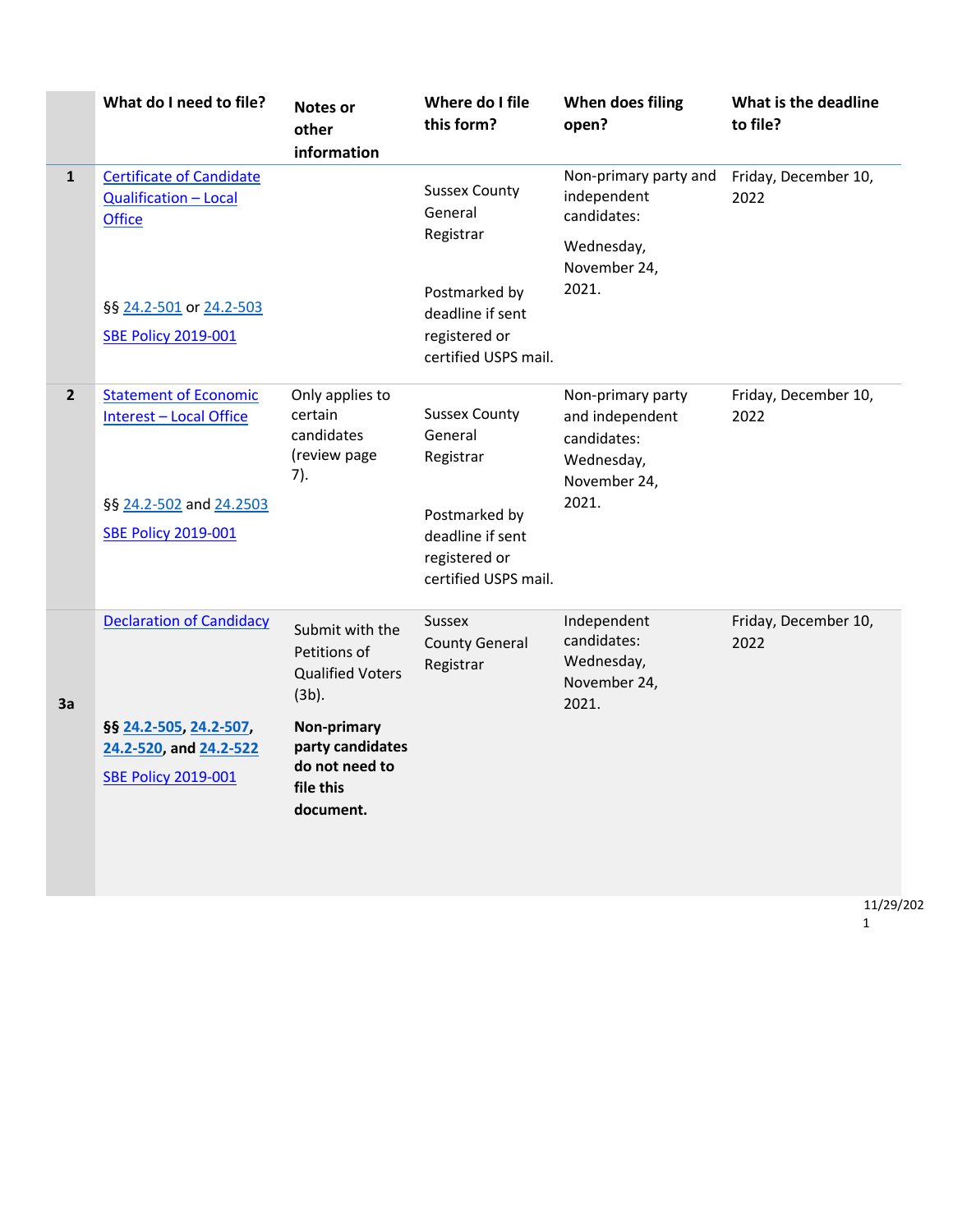$\frac{1}{2} \left( \frac{1}{2} \right) \left( \frac{1}{2} \right) \left( \frac{1}{2} \right) \left( \frac{1}{2} \right) \left( \frac{1}{2} \right) \left( \frac{1}{2} \right) \left( \frac{1}{2} \right) \left( \frac{1}{2} \right) \left( \frac{1}{2} \right) \left( \frac{1}{2} \right) \left( \frac{1}{2} \right) \left( \frac{1}{2} \right) \left( \frac{1}{2} \right) \left( \frac{1}{2} \right) \left( \frac{1}{2} \right) \left( \frac{1}{2} \right) \left( \frac$  $\overline{\phantom{a}}$ 

|                         | What do I need to file?                                                                                                                                                                                           | Notes or other<br>information this form?                                                                                                                                                               | open?                                                              | Where do I file When does filing                                                                     | What is the deadline<br>to file?                                                                                |
|-------------------------|-------------------------------------------------------------------------------------------------------------------------------------------------------------------------------------------------------------------|--------------------------------------------------------------------------------------------------------------------------------------------------------------------------------------------------------|--------------------------------------------------------------------|------------------------------------------------------------------------------------------------------|-----------------------------------------------------------------------------------------------------------------|
| 3 <sub>b</sub>          | <b>Petitions of Qualified</b><br><b>Voters</b><br>§§ 24.2-505(D), 24.2-<br>506, 24.2-507, 24.2-<br>521, and 24.2-522<br>Administrative Code<br>1 VAC 20-50-20 and<br>1 VAC 20-50-30<br><b>SBE Policy 2019-001</b> | Submit with the<br>Declaration of<br>Candidacy (3a).<br>You do not need<br>to submit all<br>signature pages<br>at once.<br>Non-primary<br>party<br>candidates do<br>not need to file<br>this document. | Sussex<br><b>County General</b><br>Registrar                       | Wednesday,<br>November 24, 2021.                                                                     | Friday, December 10,<br>2022                                                                                    |
| $\overline{\mathbf{4}}$ | <b>Statement of</b><br>Organization for a<br>Candidate<br>§§ 24.2 Chapter 9.3<br>§§ 24.2 24.2947.1                                                                                                                | $\bullet$<br>Registrar.                                                                                                                                                                                | Submit SOO electronically using COMET:<br>Department of Elections. | Print PDF of SOO, sign, and deliver to your General<br>Make a copy of the signed PDF and send to the | Within 10 days of<br>meeting specific<br>conditions. See<br>conditions listed here<br>and in code 24.2-947.1.   |
| 5                       | Campaign Finance<br>Reports<br>§§ 24.2 Chapter 9.3                                                                                                                                                                |                                                                                                                                                                                                        | With the<br><b>Department of Elections</b><br>through COMET.       |                                                                                                      | For candidate<br>committees active in<br>2021, file according to<br>the appropriate 2021<br>reporting schedule. |

## **Follow these steps to file your candidacy:**

**1** Fill out and submit th[e](https://www.elections.virginia.gov/media/formswarehouse/campaign-finance/2018/candidates/SBE_501_4-rev7-18.pdf) **[Certificate of Candidate](https://www.elections.virginia.gov/media/formswarehouse/campaign-finance/2018/candidates/SBE_501_4-rev7-18.pdf) [Qualification Form](https://www.elections.virginia.gov/media/formswarehouse/campaign-finance/2018/candidates/SBE_501_4-rev7-18.pdf) - [Local](https://www.elections.virginia.gov/media/formswarehouse/campaign-finance/2018/candidates/SBE_501_4-rev7-18.pdf)** [Offices](https://www.elections.virginia.gov/media/formswarehouse/campaign-finance/2018/candidates/SBE_501_4-rev7-18.pdf) [\(S](https://www.elections.virginia.gov/media/formswarehouse/campaign-finance/2018/candidates/SBE_501_4-rev7-18.pdf)BE-501).



Find in Virginia Code §§ [24.2-501](https://law.lis.virginia.gov/vacode/title24.2/chapter5/section24.2-501/) [or](https://law.lis.virginia.gov/vacode/title24.2/chapter5/section24.2-501/) [24.2-503.](https://law.lis.virginia.gov/vacode/title24.2/chapter5/section24.2-503/) Find in **SBE Policy 2019-001**.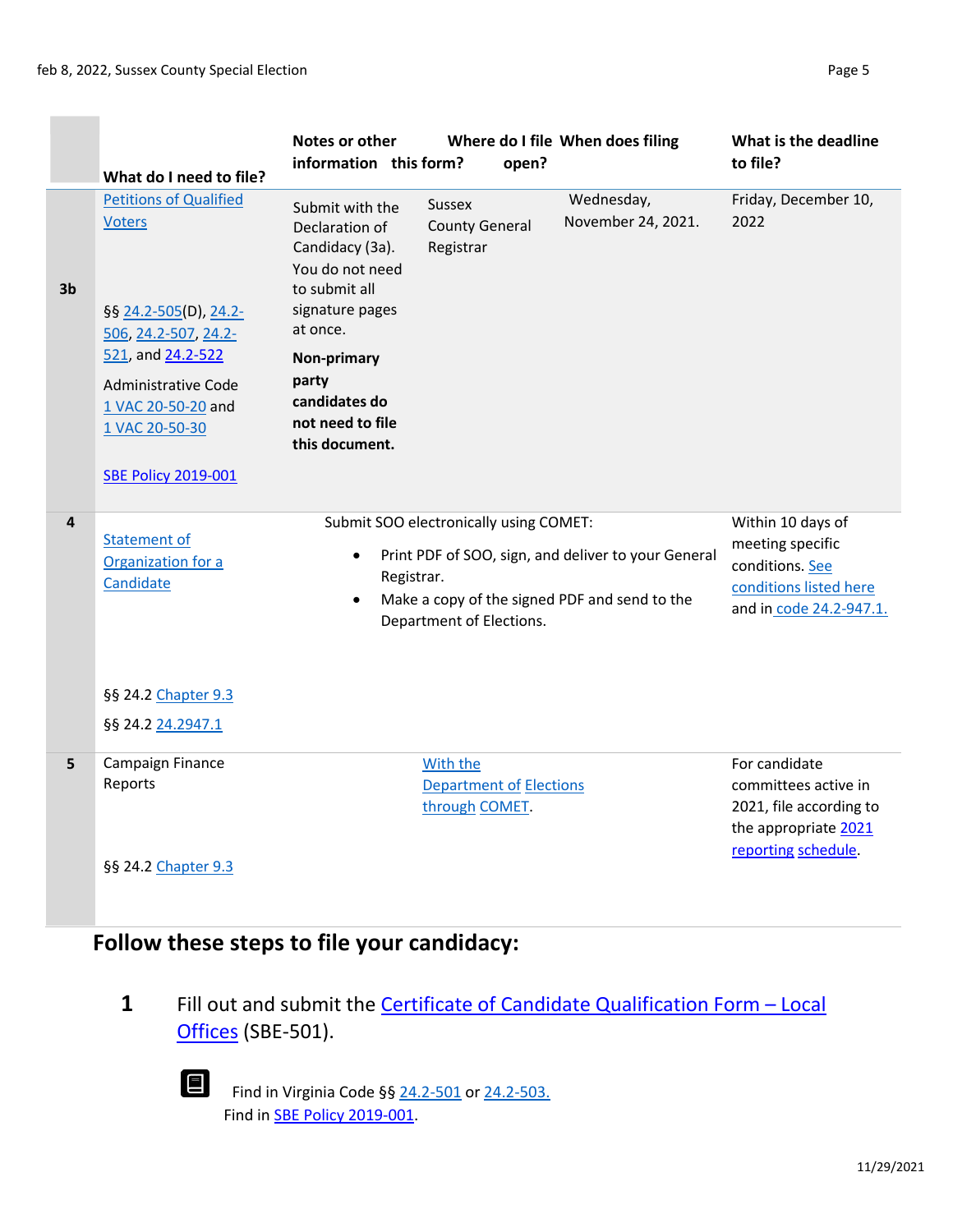#### X Non-primary party and independent candidates File starting **November 24, 2021.**  File ending **December 10, 2022.**

All candidates can mail this form by the deadline and the general registrar will accept it. You must:

- Pay the postage and send by registered or certified mail.
- Keep the receipt in case the general registrar asks for proof that you mailed this form before the deadline.



Submit this form to your general registrar.



After you submit this form:

- The general registrar puts your information into the Virginia Election and Registration Information System (VERIS).
- The Department of Elections posts your contact information on the Department website.
- **2** Fill out and submit th[e](https://www.elections.virginia.gov/media/SOEI-State-and-Local-Statement-of-Economic-Interests.pdf) [Statement of Economic Interests](https://www.elections.virginia.gov/media/SOEI-State-and-Local-Statement-of-Economic-Interests.pdf) [\(i](https://www.elections.virginia.gov/media/SOEI-State-and-Local-Statement-of-Economic-Interests.pdf)f required).



Find in Virginia Code §§ [24.2-502](https://law.lis.virginia.gov/vacode/title24.2/chapter5/section24.2-502/) [an](https://law.lis.virginia.gov/vacode/title24.2/chapter5/section24.2-502/)[d 24.2-503.](https://law.lis.virginia.gov/vacode/title24.2/chapter5/section24.2-503/) Find in [SBE Policy 2019-001.](https://www.elections.virginia.gov/media/electionadministration/electionlaw/2019_001_SBE_policy_10_29.pdf) 

Required of a candidate running for constitutional office OR a candidate running for a seat on a governing body or elected Board of Supervisors of any county, city, or town with a population in excess of 3,500 persons.



Non-primary party and independent candidates File starting **November 24, 2021.**  File ending **December 10, 2022.**

All candidates can mail this form by the deadline and we will accept it. You must:

- Pay the postage and send by registered or certified mail.
- Keep the receipt in case we ask for proof that you mailed this form before the deadline.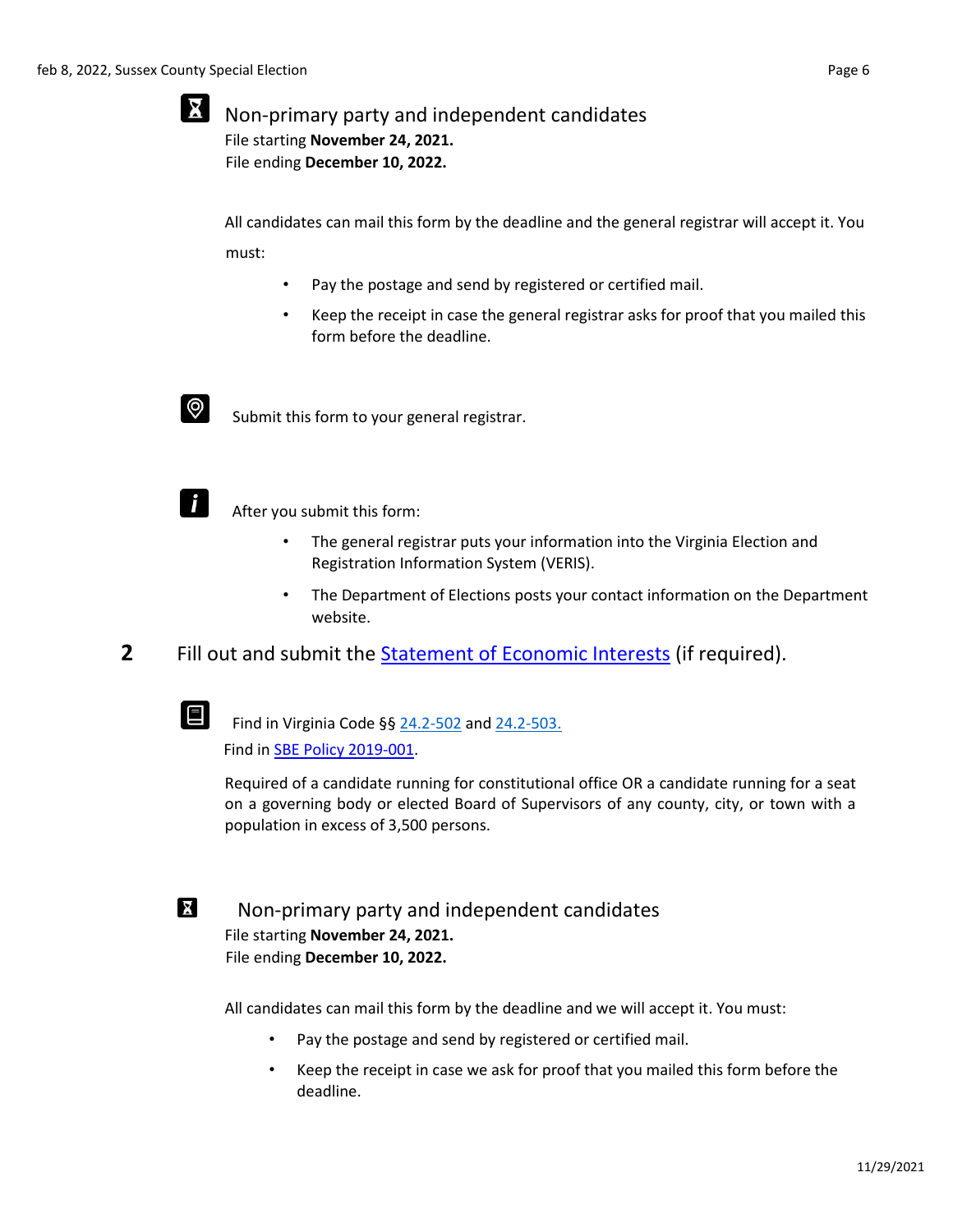

 $\bigotimes$  Submit this form to your general registrar.

 $\mathbf{i}$ An interim appointee who filed the Statement of Economic Interest pursuant to [§](https://law.lis.virginia.gov/vacode/title2.2/chapter31/section2.2-3115/) [2.2-3115,](https://law.lis.virginia.gov/vacode/title2.2/chapter31/section2.2-3115/) i.e. to assume office, is not required to file another Statement of Economic Interest as a candidate.

**3a** Fill out and submit a [Declaration of Candidacy](https://www.elections.virginia.gov/media/formswarehouse/campaign-finance/2018/candidates/SBE_505_520_Declaration_of_Candidacy_Rev1_15.pdf) [fo](https://www.elections.virginia.gov/media/formswarehouse/campaign-finance/2018/candidates/SBE_505_520_Declaration_of_Candidacy_Rev1_15.pdf)rm (SBE-505/520).



Find in Virginia Code §§ [24.2-505,](https://law.lis.virginia.gov/vacode/title24.2/chapter5/section24.2-505/) [24.2-507,](https://law.lis.virginia.gov/vacode/title24.2/chapter5/section24.2-507/) [24.2-520,](https://law.lis.virginia.gov/vacode/title24.2/chapter5/section24.2-507/) a[nd 24.2-522.](https://law.lis.virginia.gov/vacode/title24.2/chapter5/section24.2-522/) Find i[n SBE Policy 2019-001.](https://www.elections.virginia.gov/media/electionadministration/electionlaw/2019_001_SBE_policy_10_29.pdf) 

 $\mathbf{X}$ 

Independent candidates File starting **November 24, 2021.**  File ending **December 10, 2022.**

> Your general registrar must **receive** this form by the deadline listed above. A postmark or other mailing service timestamp does not qualify.



Submit this form along with the Petition of Qualified Voter forms to your General Registrar.



If you are a party candidate nominated by a method other than a primary then you do not need to submit a Declaration of Candidacy unless required by your party.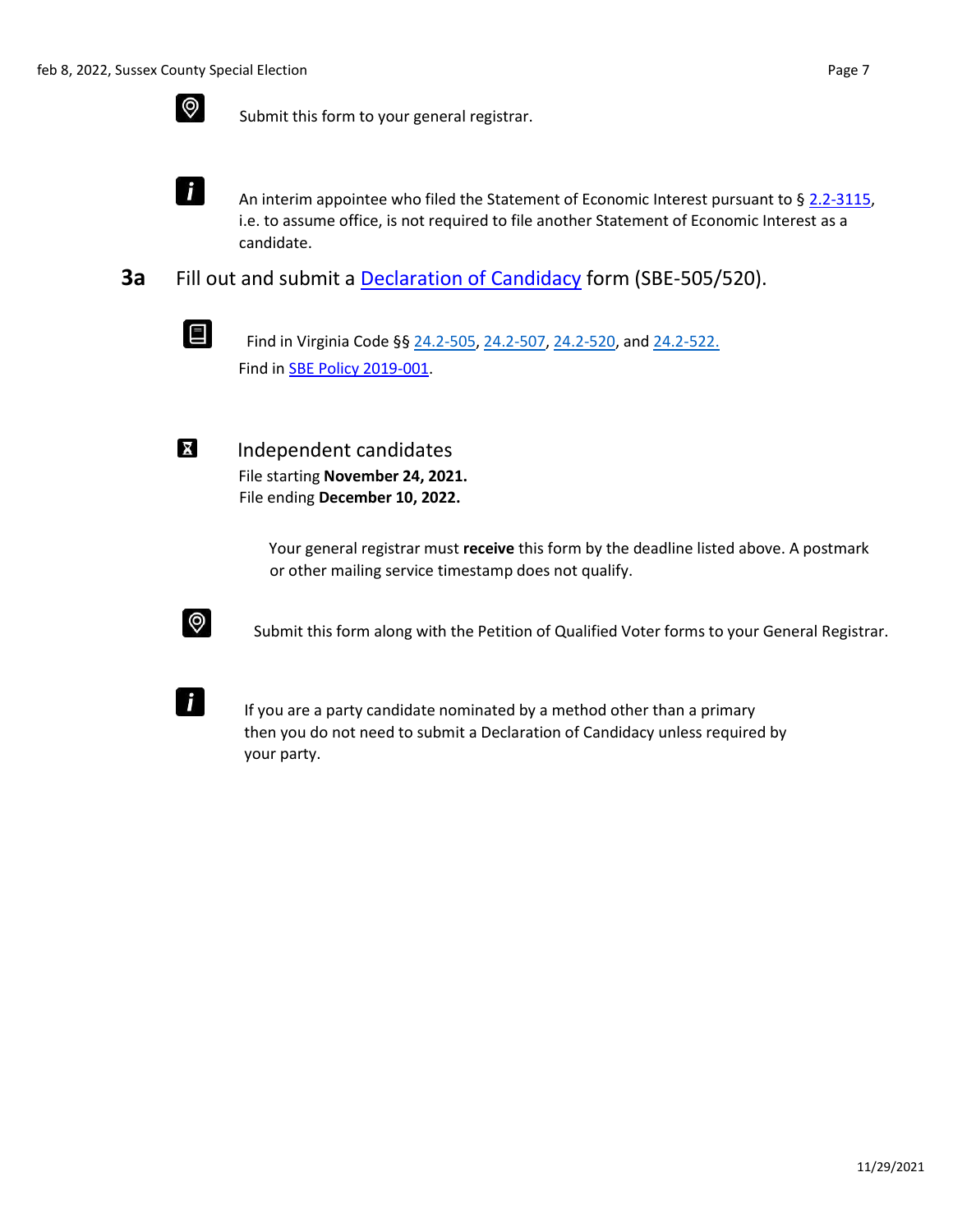

Find in Virginia Code §§ [24.2-505\(D](https://law.lis.virginia.gov/vacode/title24.2/chapter5/section24.2-505/))[, 24.2-506,](https://law.lis.virginia.gov/vacode/title24.2/chapter5/section24.2-506/) [24.2-507,](https://law.lis.virginia.gov/vacode/title24.2/chapter5/section24.2-506/) [24.2-521, an](https://law.lis.virginia.gov/vacode/title24.2/chapter5/section24.2-521/)[d](https://law.lis.virginia.gov/vacode/title24.2/chapter5/section24.2-522/) [24.2-522.](https://law.lis.virginia.gov/vacode/title24.2/chapter5/section24.2-522/) Find in [1 VAC 20-50-20](https://law.lis.virginia.gov/admincode/title1/agency20/chapter50/section20/) [a](https://law.lis.virginia.gov/admincode/title1/agency20/chapter50/section20/)[nd 1 VAC 20-50-30.](https://law.lis.virginia.gov/admincode/title1/agency20/chapter50/section30/)

Find in [SBE Policy 2019-001.](https://www.elections.virginia.gov/media/electionadministration/electionlaw/2019_001_SBE_policy_10_29.pdf)

Check local charters for additional or different requirements.

Contact the local attorney for guidance.

| <b>Non-primary party</b><br>candidates  | <b>Independent Candidates</b>                                                                                   |
|-----------------------------------------|-----------------------------------------------------------------------------------------------------------------|
| You do not need to<br>submit this form. | Collect signatures:<br>Wednesday, November 24, 2021,<br>December 10, 2022.<br>File starting: November 24, 2021. |
|                                         | File ending:<br>December 10, 2022.                                                                              |

File this form with your general registrar.

## $\mathbf{i}$

When an independent candidate files petition pages with the General Registrar for the first time, they must file their Declaration of Candidacy.

Candidates running for the special election may file petition pages more than once.

See the table on page 11 for the number of signatures needed.

Independent candidates will appear on the ballot in the order of time of filing for the office - the time at which the independent candidate files the required number of petition signatures. If no petition is required, the time of filing will be when the candidate files a completed statement of qualification.

At the time of filing you can request notification of any problems that can be corrected before the filing deadline. Make this request in writing and address it to the Secretary of the local electoral board.

They will try to get back to you but cannot guarantee a timely response.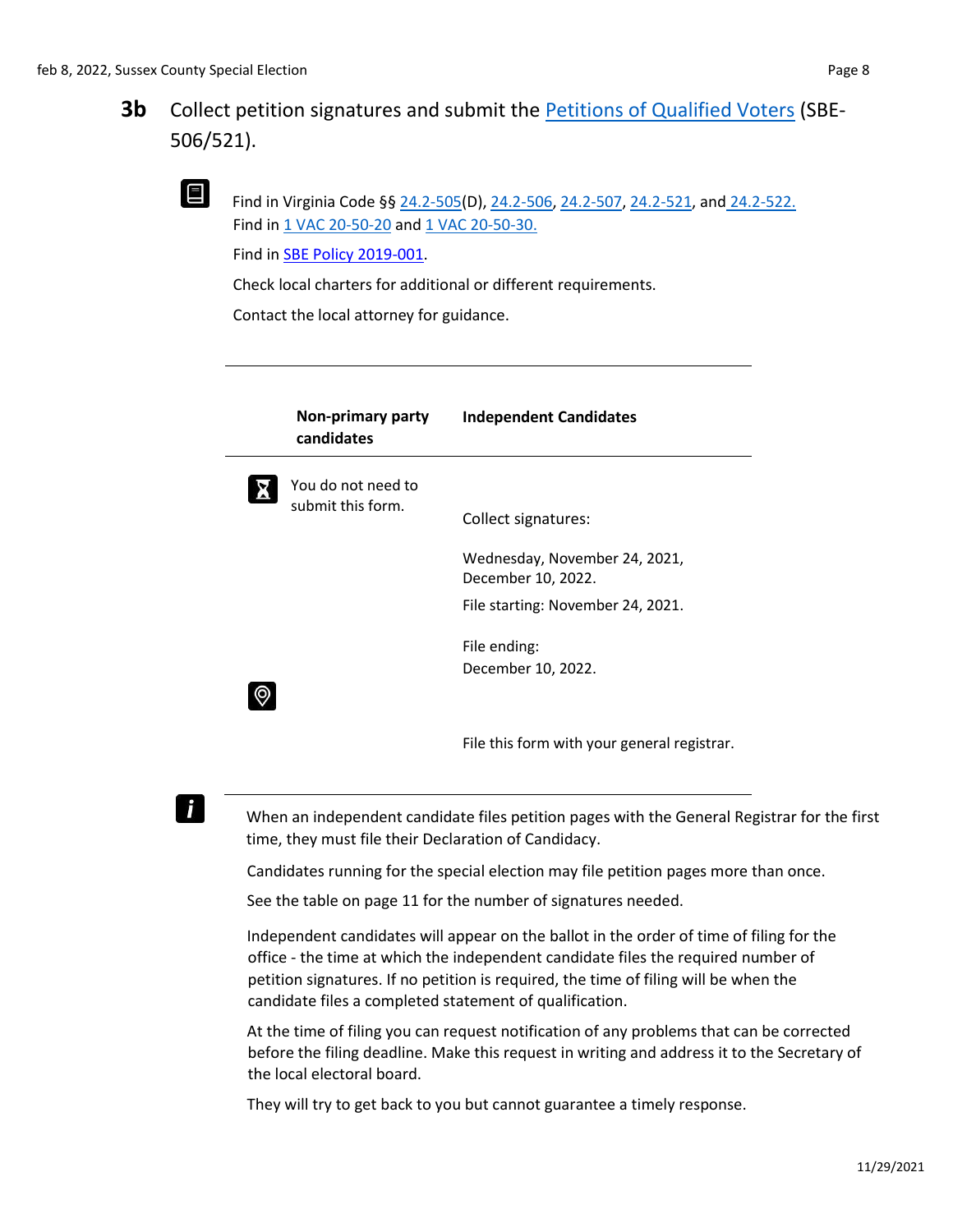If you do not qualify as a candidate because you did not have enough signatures, then you can submit an appeal to the local electoral board regarding the petition signatures.

Submit your appeal **within 5 days** from when the disqualification notice was issued.

You will need to prove that you have the correct number of signatures from qualified voters before the deadline.

Find more information in [1 VAC 20-50-30.](https://law.lis.virginia.gov/admincode/title1/agency20/chapter50/section30/)

#### Things to remember about petitions:

Petition Pages must…

- be on the form from the Department of Elections, and you cannot alter it in any way.
- be either letter or legal size. Both are available on the [Department of Elections](https://www.elections.virginia.gov/candidatepac-info/candidate-forms/index.html) [website.](https://www.elections.virginia.gov/candidatepac-info/candidate-forms/index.html)
- be one page printed on the front and back. You can make as many copies as you need.
- contain the signature, printed full name, and full residence address of each qualified voter and the date the voter signed. The last four (4) digits of the qualified voter's Social Security number are helpful, but not required.

The petition circulator…

- must be a legal resident of the United States and must sign the affidavit for each page in front of a notary.
- cannot be a minor.
- can be an individual who was convicted of a felony only if their voting rights are restored.
- cannot be the circulator of the page on which they sign the petition.

When collecting your petition signatures, it is helpful to remember that…

- Because people who are not registered to vote often sign petitions for candidates, we recommended that you collect at least 1 ½ times the number of signatures required.
- [1VAC20-50-20](https://law.lis.virginia.gov/admincode/title1/agency20/chapter50/section20/) [li](https://law.lis.virginia.gov/admincode/title1/agency20/chapter50/section20/)sts material omissions for petition signatures and pages. If your petition has a material omission, it may render the page or signature invalid.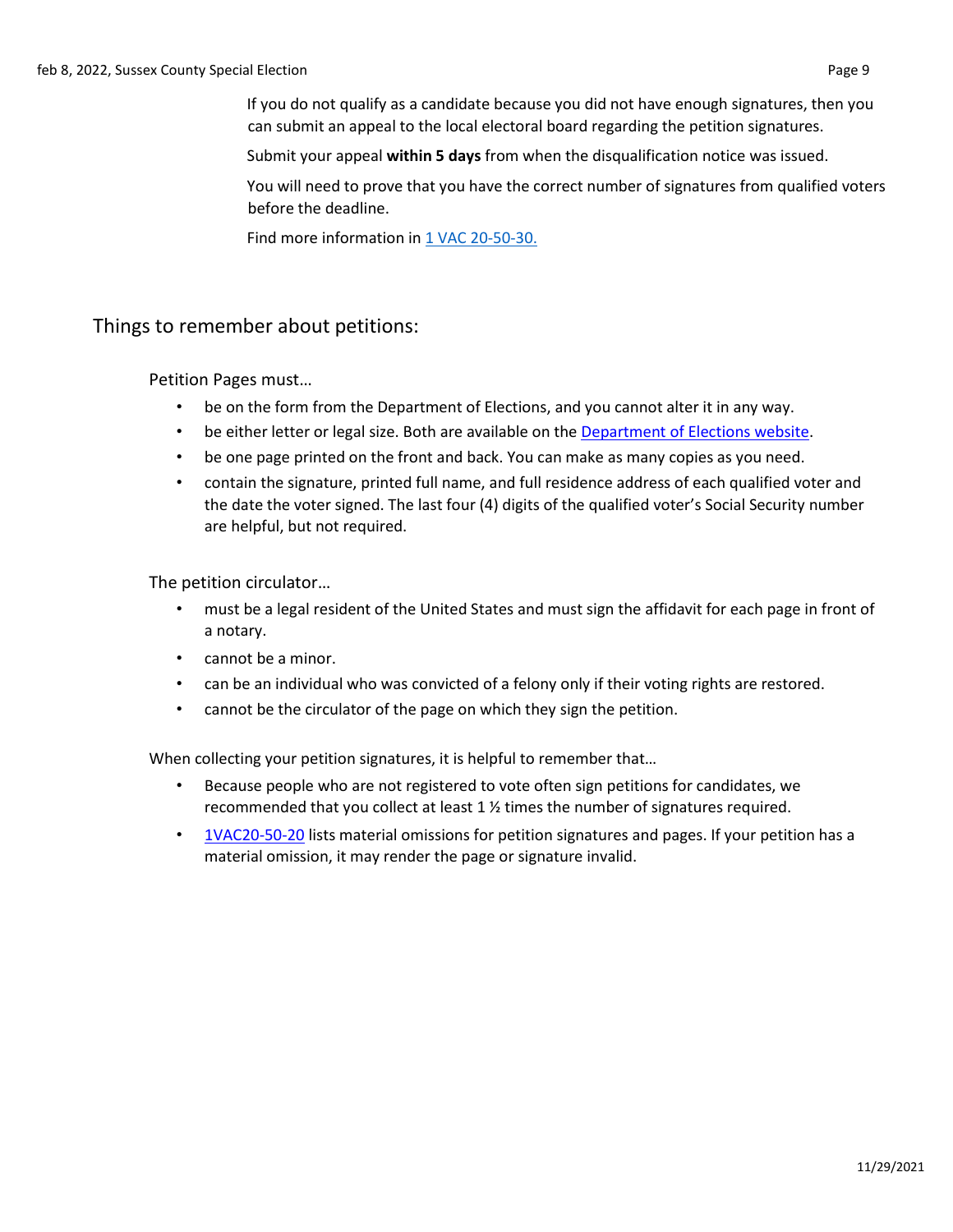### Petition Signature Requirements

| Office you seek                                                               | <b>Number of petition signatures</b><br>you need from qualified voters                                                                                               |  |
|-------------------------------------------------------------------------------|----------------------------------------------------------------------------------------------------------------------------------------------------------------------|--|
| For a candidate for membership on the governing<br>body of any county or city | 125 signatures                                                                                                                                                       |  |
| Can I withdraw my candidacy?                                                  |                                                                                                                                                                      |  |
| $\blacksquare$<br>candidate withdrawal process.                               | Find in Virginia Code § 24.2-612.2. ELECT offers ELECT-612.2 to help facilitate the                                                                                  |  |
| the ballot.                                                                   | A withdrawing candidate should submit his/her withdrawal notice with enough time<br>before absentee voting commences in order to ensure his/her name is removed from |  |
| removed from the ballot, but you will no longer be a candidate.               | If you submit your form after your local ballots are printed, your name will not be                                                                                  |  |
| $\circledcirc$<br>signed withdrawal notices are permissible.                  | Submit your written withdrawal to your General Registrar. Electronic submissions of                                                                                  |  |
| your intent to withdraw from the election.                                    | To be withdrawn from the ballot you must submit a signed written notice declaring                                                                                    |  |
|                                                                               |                                                                                                                                                                      |  |

#### feb 8

The next two requirements relate to Campaign Finance accounts and reporting.

**4** Fill out and submi[t](https://www.elections.virginia.gov/Files/Forms/Candidates/StatementOrganizationCandidate.pdf) [Statement of Organization for a](https://www.elections.virginia.gov/Files/Forms/Candidates/StatementOrganizationCandidate.pdf) [Candidate.](https://www.elections.virginia.gov/Files/Forms/Candidates/StatementOrganizationCandidate.pdf)

Find in Virginia Code Title 24.2 [Chapter](https://law.lis.virginia.gov/vacode/title24.2/chapter9.3/) [9.3.](https://law.lis.virginia.gov/vacode/title24.2/chapter9.3/)



 $\bm{\Xi}$ 

Within 10 days of one of the following:

- you accept a contribution.
- you spend any funds.